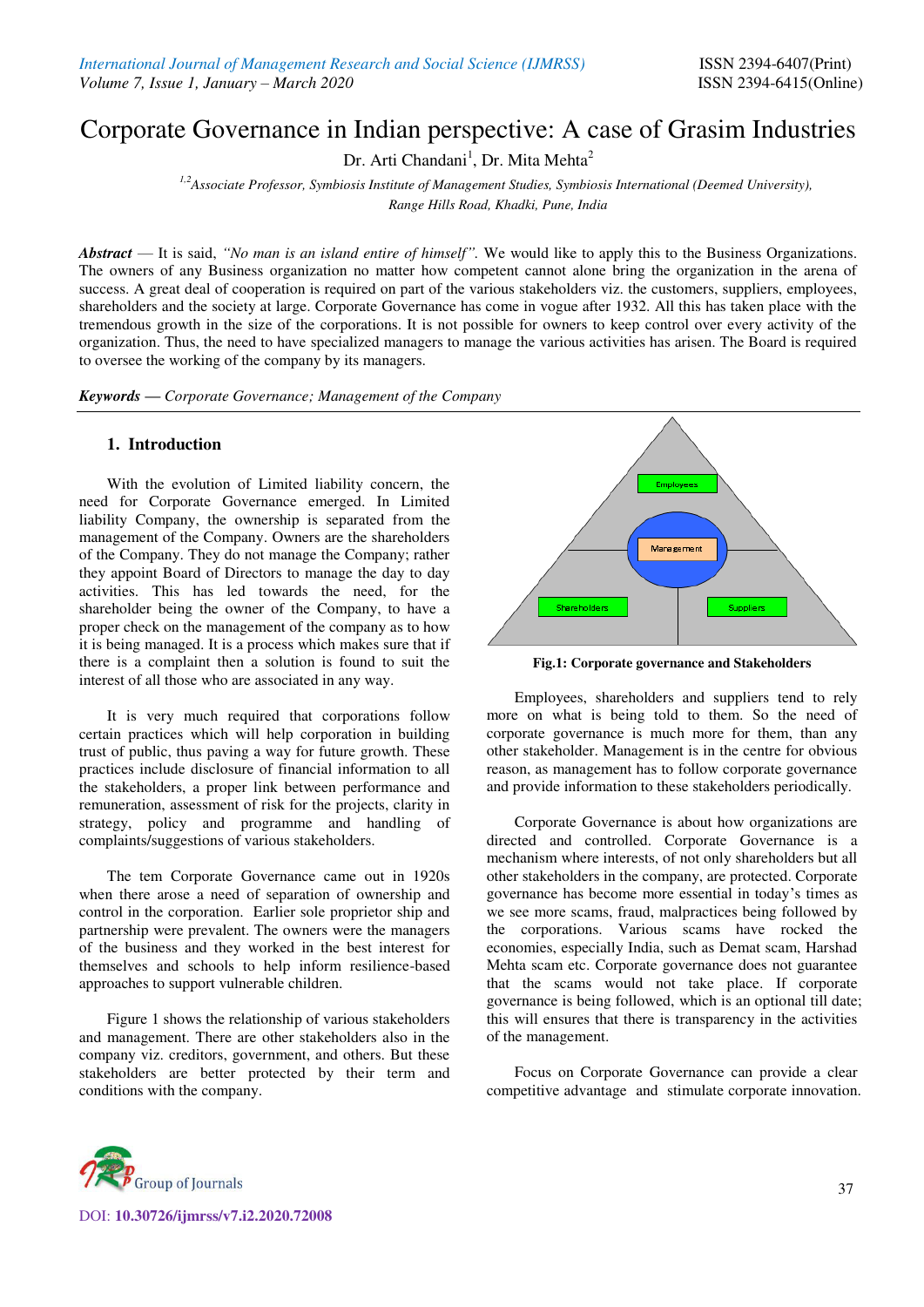Corporate Governance is no more an option but an imperative for business corporations. In the era of globalization, where Indian companies are going aboard for raising funds, and FDI is taking place in India, the need for corporate governance is very obvious. Indian companies have tried to adopt the international standards and it is very much visible in the current times. This paper highlight how Indian companies have gone for corporate governance and what is the regulatory mechanism for the companies to have corporate governance. It also covers the CII desirable code of conduct, among others.

# **2. Definition**

The definition given by CII Task Force is, "Corporate Governance deals with laws, procedures, practices and implicit rules that determine A Company's ability to require managerial decisions vis-à-vis its claimants-in particular, its shareholders, creditors, the state and employees. There's global consensus on the target of 'good' corporate governance: Maximizing future shareholder value. Since shareholders are residual claimants, this objective follows from the premise that in well-performing capital and financial markets, whatever maximizes shareholder value must necessarily maximize corporate value, and best satisfy the claims of creditors, employees and therefore the State."

 Corporations which are well governed outperform other companies thus attracting more investors who in turn provide finance to support growth. It is, therefore, necessary for the company Board to take ultimate responsibility for the firm's adherence to high quality standards of the corporations. There are person acting in fiduciary capacity. They own shares on behalf of millions of investors. The board should make sure that it pursues its function in an unbiased manner without conflict of interest of various stakeholders.

# **3. Review of Literature**

Panagiotic (2007) examined the relationship between the size of board of directors and proportion of the nonexecutive directors on the performance of banks. The sample included 58 large European banks and the period of study was 2002-2004. It was reported that the banks' profitability is negatively related to the size of the board of directors while the impact of board composition was found to be insignificant. Board independence was not related to the performance, as measured by a proxy for Tobin's Q (Adams et.al, 2012). However the board size was found to be positively related. The research was carried out with an objective to analyse the relationship between board governance and performance using a sample of banking firm data which spanned 34 years.

The banks performance is positively related to the board size (Salim et.al, 2005). It was also identified that the quadratic relationship between banks performance and board independence. It was also reported that the return on assets and return on equity first decreased and then increased in the direct proportion to the increased percentage of outside directors on the board.

Corporate houses are failing in terms of accountability part whenever question of governance has come. Mousa F. Al Manaseer (2012) stated that the board of directors is the first internal governance charged with supervision executive decisions. Cullinan and Sutton (2002) identified that the CEO and other insiders involved in 90% of the companies fraud in their sample from the year 1987 to1999. Moreover, Baysinger and Butler (1985) determined that the companies can achieve more if it includes more outsiders in the board.

#### **4. Need for Corporate Governance**

The dire need for Corporate Governance arose because of the various scams that invaded the capital market up to early 2000. Recently there was the Demat Scam in 2005. When we go back we come across the 1998 collapse when Harshad Mehta made a comeback by floating a website to hand out stock tips and writing columns in several newspapers by assuring them that his column would push up their circulation figures.

Still earlier in 1992 the lawlessness in the money market had been exposed when funds were allowed to be transferred with impunity from banks and corporate houses into the equity markets. Among other unfortunate things was the Enron debacle. Enron had concealed huge losses. An alarming number of frauds have been detected in various corporations.

Cadbury Committee was set in May 1991 with the objective of raising the standard of Corporate Governance and the level of confidence in financial reporting and auditing. In the Indian context there has been an upsurge need for Corporate Governance because of the scams which have taken place as a recurring feature ever since we had liberalization. Capital markets help in the internalization of an economy and if such scams happen then how can the economy flourish.

# **5. Corporate Governance in India: Statutory Provisions**

The Indian Corporate Governance scene has not been up to the mark. One of the prime reasons being, the family business orientation, and here since ages. The owners in the family business have worked to fulfill their personal

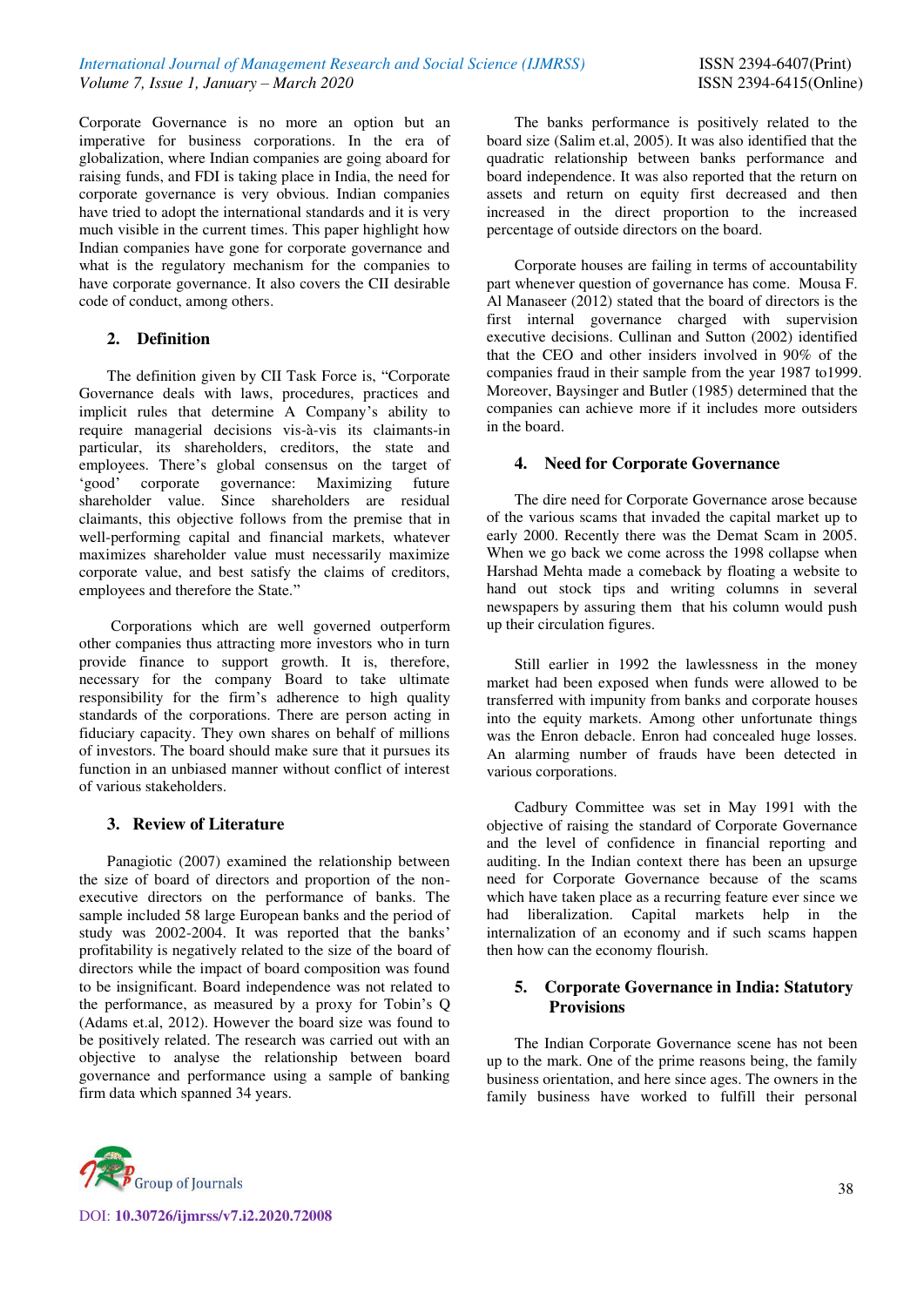interest without caring much about all those involved. Other reason is time lag in public sector units. Other bad practices include delay in the transfer of shares, accounting juggleries and improper dissemination of information. The definition of corporate governance encompasses all the stakeholders' viz. employees, customer, suppliers etc. In order to start following the corporate governance principles, the emphasis is given that Indian companies should start with following the norms related to shareholders and the creditor. There are few reasons behind it.

- The first being that from the day, we can't start following 100%. It is a gradual process which will take time. So we should start with what is more important.
- The shareholders are the owners of the companies and they provide the finance for the operations, so the first preference goes to them.
- In India, we have labour laws which are quite satisfactory in terms of protecting the interests of the shareholders. There are trade unions which also work in the interest of the employees.

Corporate governance should focus on the listed companies only. Again there are certain reasons behind it such as limited liability, big business, and so on. On 16-17 February 2006 the Indian Ministry of Company Affairs alongside the OECD organized the 2006 Policy Dialogue on Corporate Governance in India. it had been co-hosted by National Foundation for Corporate Governance; Confederation of Indian Industry; and therefore the Institute of Company Secretaries of India. The conference addressed the problems of:

- the role of the board in handling related party transactions
- The role of institutional investors in handling noncontrolling shareholders development on compliance with international accounting and auditing standards
- Corporate Governance of state owned enterprise, including the OECD guidelines on Corporate Governance of State Owned enterprise.
- Corporate governance and capital markets
- Insolvency and corporate governance

In order to promote standard of Corporate Governance, a committee was set on May 7, 1999 by SEBI under the chairmanship of Shri. Kumar Mangalam Birla. It suggested certain mandatory and non- mandatory recommendations. One of the mandatory recommendations was the meeting of the Board at least four times a year.

# **6. SEBI's (Listing and Obligation Disclosure Requirement) Regulations, 2015**

This has been effective from 01st December, 2015. These Regulations prescribe different Disclosure Requirements for various sorts of listed securities. The



DOI: **10.30726/ijmrss/v7.i2.2020.72008**

regulations are applicable on listed entities who have listed their any of the subsequent designated securities on recognized stock exchange.

- Specified securities listed on main board or SME Exchange etc.
- Non-convertible debt securities, non-convertible redeemable preferred stock , perpetual certificate of indebtedness , perpetual non-cumulative preference shares;
- Indian depository receipts;
- Securitised debt instruments;
- Units issued by mutual funds;
- Any other securities as may be specified by the Board.

This requires that all the entities which are having securities listed on the exchanges should abide by the regulations in accordance with principles. The information which is prepared and disclosed has been done in accordance with the standards of accounting and financial disclosure. It is also to be ensured that there is no misrepresentation of information to the exchange and to the investors. The entity should also ensure that the information presented is as per the accounting standards and is implemented in letter and spirits. The accounts should also be audited annually by an agency which is independent and competent auditor.

It is also to be ensured that the knowledge is provided during a timely manner to the exchanges and individuals. The Channels for disseminating information shall provide for equal, timely and price efficient access to relevant information by investor.



This can be based on two theories which are explained hereon. Shareholder Theory argues that the main task of management is to maximize shareholder returns. The proponent of Shareholder theory considers that the recital of the entire economic system can be improved if the company is run to increase shareholder value, However, in 1984, Freeman presented Stakeholder Theory that begins with the assumption that values are part of business activities .Stakeholder Theory concentrate on all party's interests, such as customers, suppliers, and communities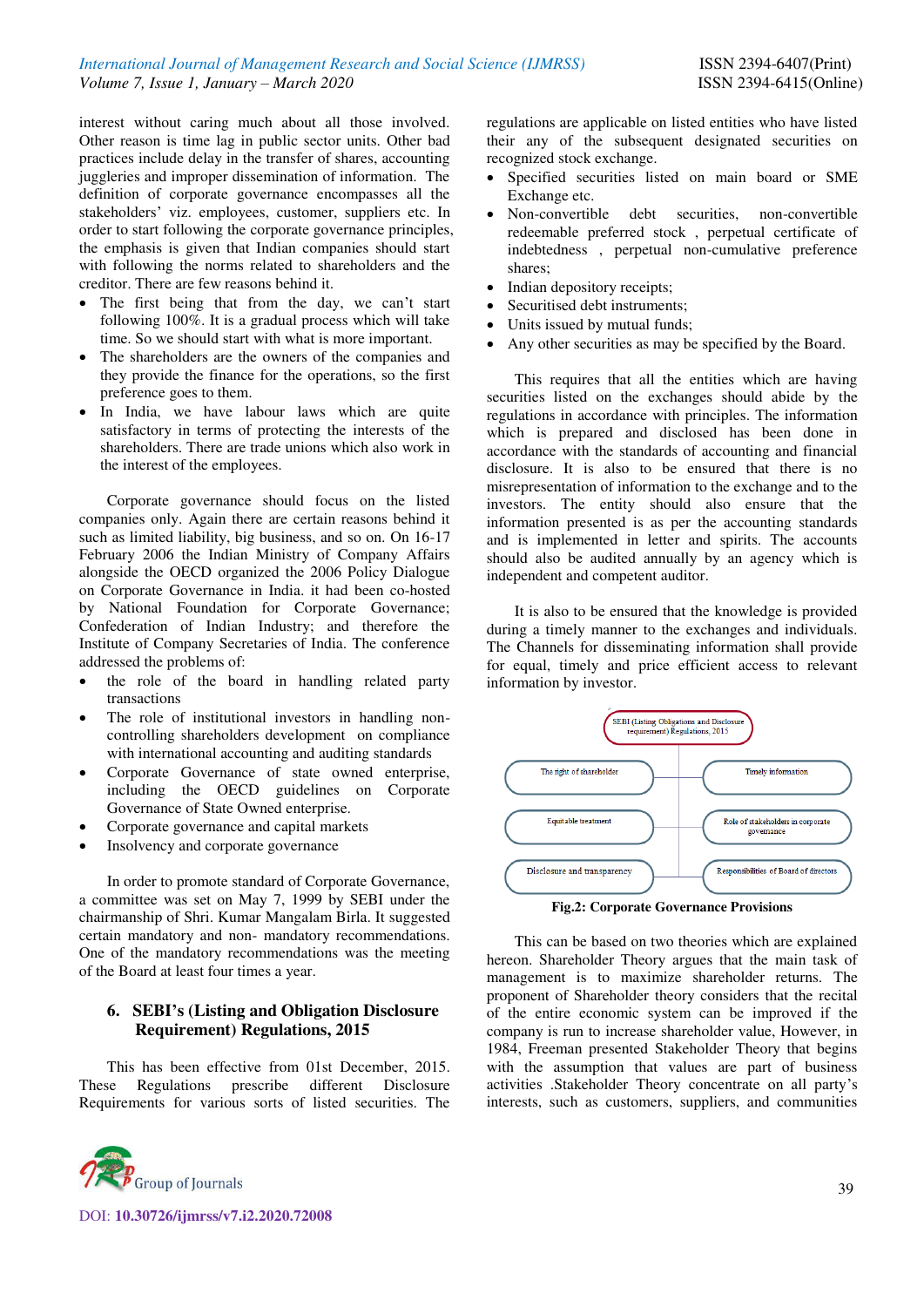since they can be affected by the success or failure of a corporation. Moreover, the successful implementation of corporate governance cannot be explicated by one theory, it is the best to merge theoretical variations.

#### **7. The Rights of Shareholders**

The basic premise this is the protection of the rights of shareholder hence the corporate governance framework that is established must be such that it seeks to protect the rights of the shareholders which include being informed about the meetings of the company on a timely basis, voting rights during the general shareholders meetings, Election of the members of the board, Share in the profits of the companies. It should have adequate mechanism to address the grievances of the shareholders. The shareholders should also have an opportunity to ask questions to board of directors, to place items on the agenda of general meetings. It must seek to protect the rights of the minority shareholders, Timely and accurate disclosure on all material matter whether financial or nonfinancial and access to important documents of the corporation. As per a study conducted in a research paper, about 93 % of the respondents felt that minority shareholders rights are neglected in most organizations and only 7 % feel that the decisions are made in their best interest.

#### **8. Equitable Treatment**

The entity should treat all the shareholder, including minority shareholder and foreign shareholders in an equitable manner. This implies that all the shareholders of the same series are treated equally. The entity should facilitate that the foreign shareholders are able to vote. There should be proper ways and mechanism to ensure that there is no insider trading. The entity should facilitate effective shareholder participation in major corporate governance decision including nomination and election of board of director. The entity should also facilitate voting by shareholder and it should not be very expensive to cast votes.

# **9. Disclosure and Transparency**

Corporations are supposed to disclose all the material information pertaining to areas such as financial information, governance, ownership and performance and they are supposed to follow a proper channel to do so as well as do it in a timely manner. It is the responsibility of the Director to ensure maximum transparency. As per the study mentioned previously, 87 % employees feel that the standards are medium or low and only 13% feel that they are high. The entity should prepare and disclosure information which is in accordance with the prescribed



DOI: **10.30726/ijmrss/v7.i2.2020.72008**

standard of accounting. The channels with the knowledge is being disseminating should also provide for equal, timely and price efficient access to the relevant information by users. The entity should also maintain minutes of meeting including recording dissent.

## **10. Timely information**

The information should be adequate and timely to the shareholders. Each entity should give timely information about the general meetings and it should give the date, location of the meeting along with agenda of the meeting. It should also give information pertaining to capital structures and arrangement which will enable certain shareholder to obtain a degree of control disproportionate to their equity ownership. The information should also be provided to all the series and classes of shares which should be given to the investor before they can acquire shares.

#### **11. Role of Stakeholders in Corporate Governance**

This is the part wherein stakeholders are encouraged to understand their rights and corporations are asked to ensure maximum employee participation wherein stakeholders have to be given the right information at all times to be able to participate in the corporate governance process and they have the right to be redressed if in case of any grievance (Creditors can take it up to BIFR, CLB, civil and high court and employees can take up the matter to civil and high court. A whistle blowing mechanism has to be set in place in the organization. As per the same study, 60 % of the respondents are of the opinion that the regulations are not enough and 40 % are satisfied Stakeholders shall have the chance to get effective redress for violation of their rights. Stakeholders shall have access to relevant and reliable information on regular basis to enable them to participate in corporate governance process. The listed entity shall devise an efficient whistle blower mechanism enabling stakeholders, including individual employees and their representative bodies, to freely communicate their concerns about illegal or unethical practices.

# **12. Responsibilities of the Board**

The Board is responsible for making changes in policies as and when required and ensuring that the people on the board are knowledgeable and ethical as well as maintain diversity, they are responsible for ensuring the alignment of corporate strategies to the goals as well as other responsibilities such as overseeing disclosures process etc. They are basically to act as a body which supervises and takes the onus for establishing excellent corporate governance and in turn be good corporate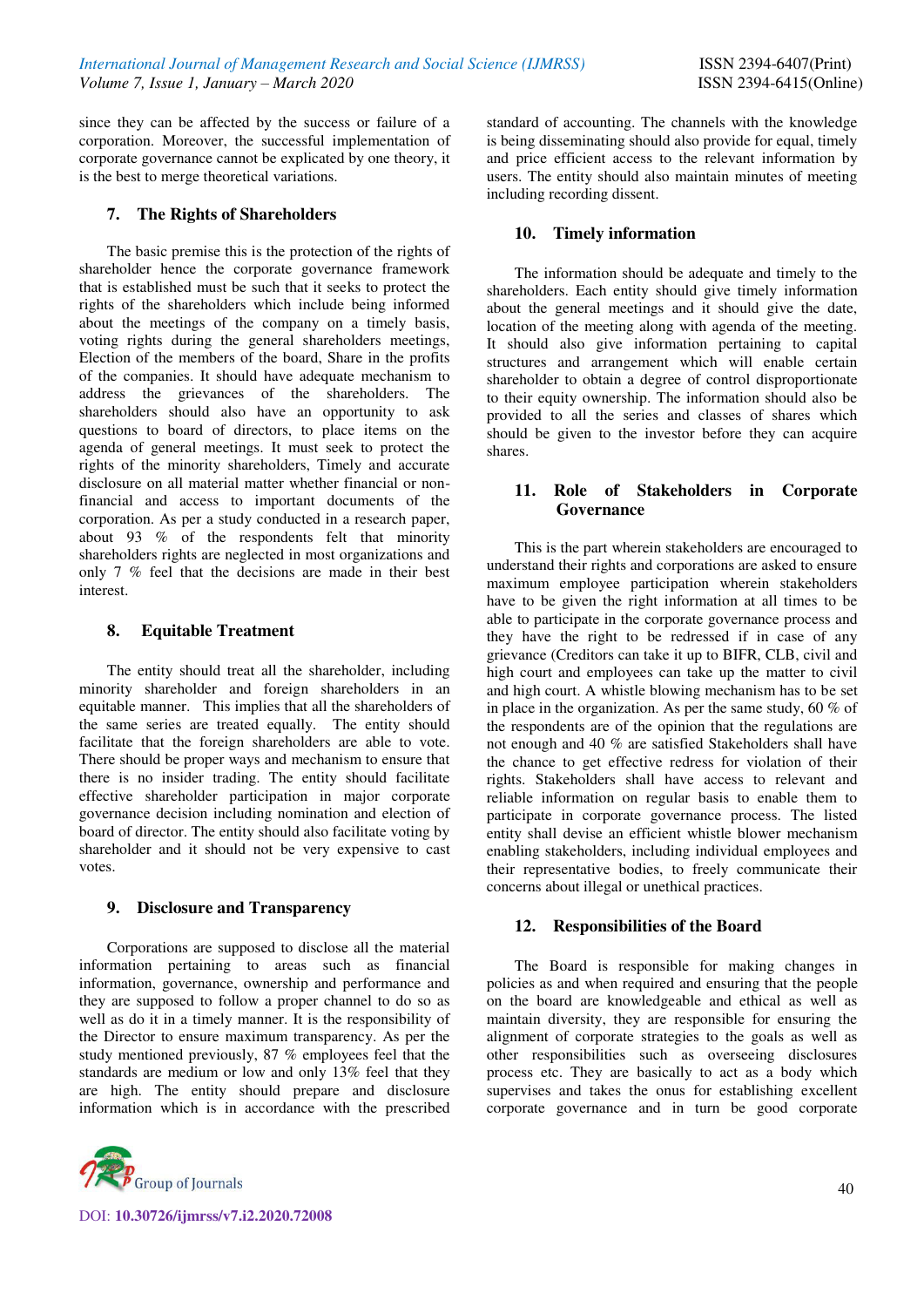citizens. The information should be disclosed about members of board of director and key managerial personnel, if they have any material interest in any transaction or matter with the entity.

# **13. SEBI Listing Obligations and Disclosure Requirements (Amendment) Regulations, 2018**

SEBI Listing Obligations and Disclosure Requirements (Amendment) Regulations, 2018 SEBI released, SEBI (Listing Obligations and Disclosure Requirements) (Amendment) Regulations, 2018 in May, 2018. There have been suggestions given by a committee which was constituted for corporate governance amendments under the chairmanship of Mr. Uday Kotak. The SEBI also issued a circular on 10 May 2018 for implementation of certain recommendations of the Kotak Committee. There have been 81 recommendations, with an objective to enhance corporate governance, given by the Kotak Committee on the followings:

- Improving the role, composition and effectiveness of the board and its committees, including evaluation practices
- Ensuring independence within the spirit of Independent Directors and their active participation within the functioning of the corporate
- Improving safeguards and disclosures concerning Related Party Transactions
- Improving transparency in accounting and auditing practices by the listed companies
- Addressing issues faced by investors on voting and participation generally meetings
- Enhanced monitoring of group entities
- Disclosure and transparency related issues, if any

SEBI's Corporate Governance Amendments reflects SEBI's acceptance of 42 recommendations made by the Kotak Committee, out of which 14 recommendations were accepted with modifications either to scope of its application, or expected timeline for its implementation. SEBI decided to refer eight recommendations to varied agencies (i.e., government, professional bodies, other regulators, etc.), considering that the matters involved relate to them. Remaining 31 recommendations weren't accepted. the present corporate governance practices of the Indian listed corporate entities, where still a sizeable number of such entities are promoter-led, are on the verge of evolution with these Corporate Governance Amendments. These amendments pave how for aligning with a number of the simplest practices followed globally and convey during a renewed specialise in improved corporate governance by way of higher structure, more rigorous checks and balances and greater independence of all key gate-keepers including boards and auditors.



Corporate Governance is no more an optional aspect. It has become a necessity for the corporations now, though not statutory. This can be proven by the fact that according to SEBI Code of Corporate Governance, all the listed companies have to include a separate section of Corporate Governance in their reports. Items to be included in the list are as under,

- A brief statement on Corporation's philosophy on code of governance.
- Board of Directors This should include composition and category of Directors, attendance of Directors, Number of Board of Director's meetings held and also the number of other Board Committees of which the Director is a member of. It is necessary to know the latter aspect because if the Director is a member of several Board Committees then there is a possibility of clashing interest between them. A single person should not hold directorship in more than ten listed companies.
- *Audit Committees -* It is a watch dog of the company Governance. "It acts as a bridge between the Board of the Statutory Auditors and Internal Auditors." This committee audits various relevant aspects just like the attendance within the meetings during the year. There should be a minimum number of meetings which the members should be made to attend. This committee keeps a record of the name of the members and therefore the chairperson alongside a quick description of the terms of reference.
- *Remuneration Committee* It should contain a remuneration policy with detail of remuneration to all directors, as per the format in the main report and attendance during the year.
- *Share holder committee* It is to be made to keep into account the number of shareholder complaints received and the problems which are not solved. It also keeps record of number of pending shares and the number of Non-executive directors heading the committee.
- *General Body Meeting* A record of location and time of the earlier Annual General Meetings has to be maintained along with the procedure for Postal Bullet.
- *Disclosure* It visualizes disclosures on materially significant party related transaction with its promoters, Directors and Management.
- *Means of Communication* It includes half yearly report sent to each household of shareholder and record quarterly results.
- *General Shareholder Information -* General Information includes Annual General Meeting, Financial Calendar, Date of Book closure, date for dividend payment and listing on stock exchanges.

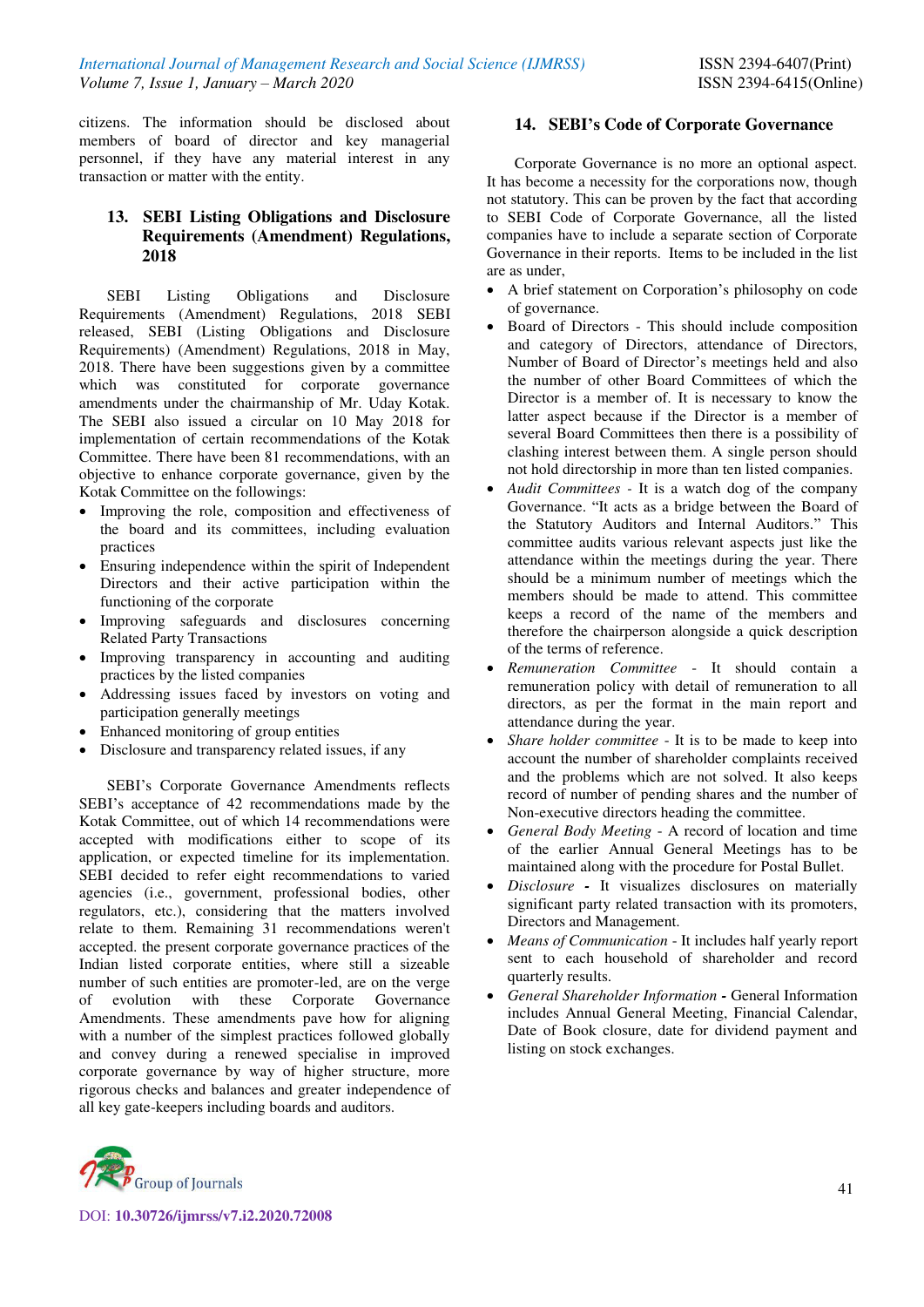### **15. Corporate governance: Desirable Provisions**

In April, 1998, Confederation of Indian industry (CII) set up the desirable code of corporate governance. This was done under the chairmanship of Mr. Rahul Bajaj. This code tries to stipulate the desirable action on the part of the company management so that it practices transparency, fairness and integrity in its operations. It covers the following:-

# *15.1 Board of Directors*

- Inclusion of non-executive as the independent board of directors, if the turnover is more than 100 crores
- Two tier board system
- Maximum no. of directorship should be limited to 10 companies
- Independent directors should become the active members of the boards
- Non executives should be a fee which is over and above a sitting fee.

# *15.2 Desirable Disclosure*

- Director's fee and remuneration
- Key information of business division and segments
- A detail break of funds obtained from public
- Disclosure of foreign currency transaction
- High and low of monthly average of share price of stock exchange where the company is listed
- Disclosure on debt exposure of the company should be strengthened
- Stock exchange should insist upon the compliance certificate signed by CEO and CFO accepting the management responsibility for the preparation of the financial statements.

# *15.3**Creditor's Rights*

- Strict norms for companies who default on fixed deposits
- Credit rating information must be disclosed

# *15.4 Capital Market Issues*

 Government must allow for greater funding to the corporate sector against the security the share and paper.

# *15.5 FIs and Nominee Director*

 FI should take a policy decision to withdraw from board of companies where there individual shareholding is 5% or less or total FI holding is under 10%.

#### *15.6 Data Analysis: Grasim Industries*

Grasim industries which is part of Aditya Birla Group, was incorporated in 1947 and is based in Mumbai. It is Flagship Company of the Aditya Birla Group. it's the most important producer of viscose Fiber (VRF) globally and largest exporter of VRF of India. It exports to quite 50 countries. The Aditya Birla Group may be a leading global player in VSF, accounting for ~17 per cent of worldwide production. Over the years, the company has strengthened backward integration in dissolving grade pulp, caustic soda, power and steam — major inputs required for the production of VSF. Grasim is India's initiate in viscose staple fibre (VSF), a man made, and biodegradable fibre with distinctiveness akin to cotton. An extremely versatile and easily blend able fibre, VSF is widely used in apparels, home textiles, dress material, knitted wear and non–woven applications. Grasim's VSF plants are located at Nagda in Madhya Pradesh, Harihar in Karnataka and Kharach in Gujarat with an aggregate capacity of 333,975 tpa.

Its consolidated net revenue was Rs. 562 billion (US\$8.6 Bn.) and consolidated net profit of Rs37 billion (US\$ 565 Mn.) in FY 2018.

Grasim industries have won many awards nationally and globally and some of which are:-

- Dun & Bradstreet Corporate award 2018 is for textile sector stellar performance.
- Grasim is ranked at 1,380 by Forbes magazine in its listing of the , "Forbes 2000 Best companies"
- Grasim is ranked  $2<sup>nd</sup>$  for Best Corporate governance practices in Asis-pacific by IR Global ranking.

# *15.7 Corporate governance at Grasim*

Grasim Industries Limited is committed to the adoption of best governance practices and its adherence within the true spirit, in the least times. Their governance practices are self-driven, reflecting the culture of the trusteeship that's deeply ingrained in our worth system and reflected in our strategic growth process. Governance philosophy rests on five basic tenets, viz.

- Board accountability to the corporate and stakeholders
- Equitable treatment to all or any shareholders
- Strategic guidance and effective monitoring by the Board
- Protection of minority interests and rights
- Transparency and timely disclosure

In line with the above philosophy, Grasim continuously strives for excellence through adoption of best governance and disclosure practices.

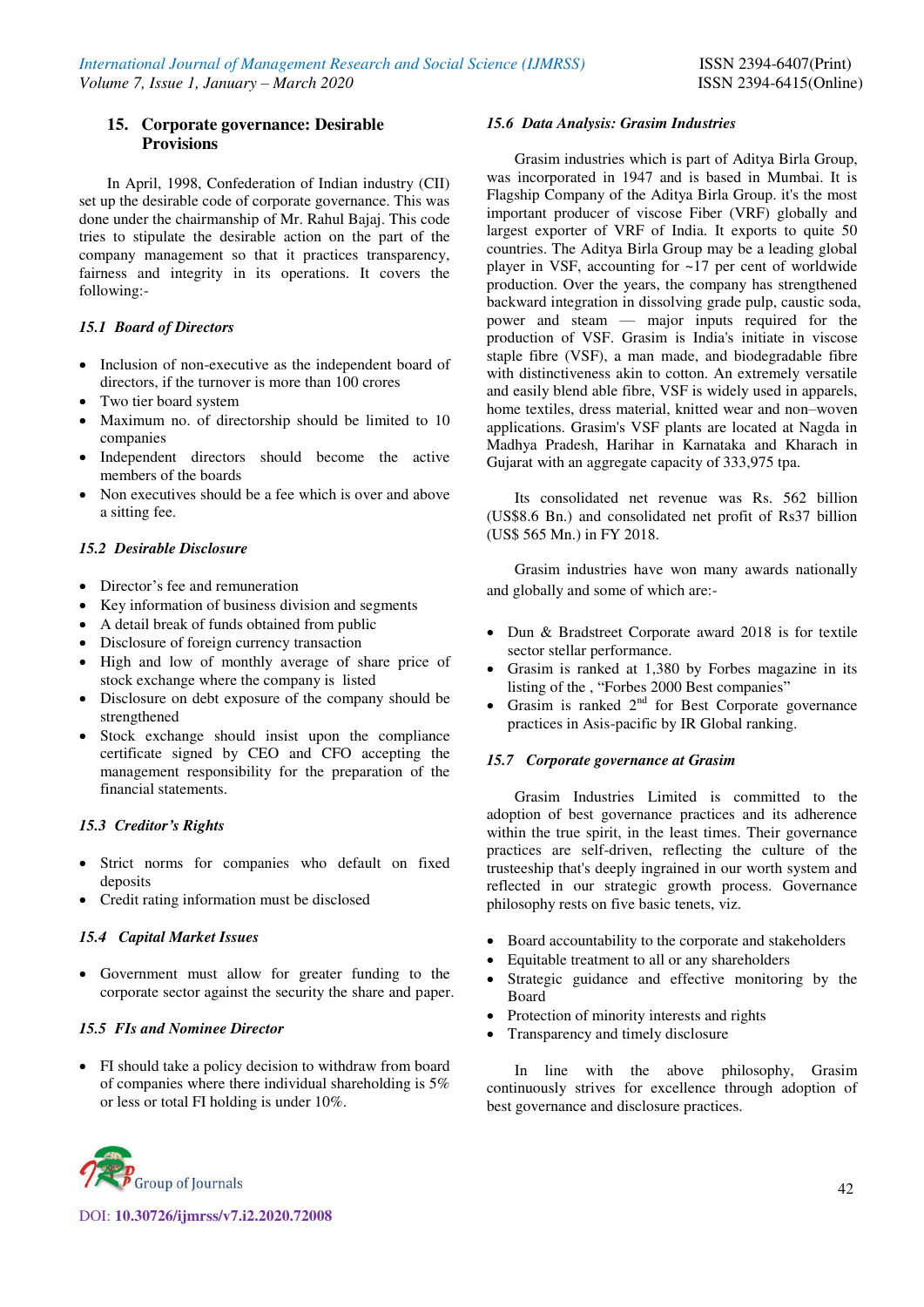### **16. Data Pointers (FY 2016-17)**

#### **Table 1: Various data point of Grasim Industry**

| Area                                                    | Grasim                   | <b>Remarks</b>                                                                                                                                                                                                                                                                                                                                                                                                |  |  |  |  |
|---------------------------------------------------------|--------------------------|---------------------------------------------------------------------------------------------------------------------------------------------------------------------------------------------------------------------------------------------------------------------------------------------------------------------------------------------------------------------------------------------------------------|--|--|--|--|
| No. of board<br>meetings                                | 5                        | Grasim<br>had<br>adequate<br>number of meetings and the<br>information<br>was<br>disseminated at proper time<br>and the details of attendance<br>are furnished in the Annual<br>report.                                                                                                                                                                                                                       |  |  |  |  |
| Whistle<br>blowing<br>mechanism                         | Yes                      | Grasim has<br>whistle<br>a<br>blowing mechanism in place<br>and this seeks to protect the<br>stakeholder's rights                                                                                                                                                                                                                                                                                             |  |  |  |  |
| Stakeholder's<br>Relationship<br>Committee              | Yes                      | Redressal mechanism<br>for<br>stakeholders is in place                                                                                                                                                                                                                                                                                                                                                        |  |  |  |  |
| Dividend<br>Distribution<br>Policy                      | Available                | Grasim's has mentioned that<br>dividends will be provided<br>to shareholders from PAT<br>and retained earnings will be<br>used only if required.                                                                                                                                                                                                                                                              |  |  |  |  |
| Roles and<br>Responsibilities<br>of Board               | Available                | Mentioned in the Corporate<br>Governance report                                                                                                                                                                                                                                                                                                                                                               |  |  |  |  |
| of<br>Meeting<br>shareholders                           | Yes                      | Mentioned in the Corporate<br>Governance report                                                                                                                                                                                                                                                                                                                                                               |  |  |  |  |
| Insider Trading<br>Policy                               | Yes                      | Mentioned in the<br>annual<br>report                                                                                                                                                                                                                                                                                                                                                                          |  |  |  |  |
| Postal<br><b>Ballot</b><br>Voting to pass<br>resolution | Yes                      | Mentioned in the<br>annual<br>report                                                                                                                                                                                                                                                                                                                                                                          |  |  |  |  |
| <b>Disclosures</b>                                      | Available                | Grasim's has furnished<br>all<br>disclosures pertaining<br>to<br>material transactions, details<br>of<br>director<br>seeking<br>financial<br>appointment,<br>disclosures, management<br>discussion report                                                                                                                                                                                                     |  |  |  |  |
| Non Mandatory<br>clauses                                | In<br>Compliance         | Grasim's has<br>a section<br>which speaks about non<br>mandatory<br>compliances<br>being followed<br>such<br>as<br>separate office for NED,<br>Shareholders<br>Rights,<br>quarterly, half yearly and<br>annual financial reports are<br>published<br>in<br>newspapers,<br>separate post of chairman<br>MD, Reporting<br>and<br>on<br>internal auditors<br>and have<br>un-qualified<br>financial<br>statements |  |  |  |  |
| Shareholder<br>Information                              | Available<br>(In Detail) | has<br>provided the<br>Grasim<br>shareholder information in<br>its annual report                                                                                                                                                                                                                                                                                                                              |  |  |  |  |

| Meeting<br>of<br>Independent<br><b>Directors</b><br>Women | Yes<br>Yes (Non-                                            | Grasim has mentioned the<br>details of the directors who<br>attended the meeting along<br>with date etc.<br>Grasim<br>has<br>Women<br>no                                                                                  |
|-----------------------------------------------------------|-------------------------------------------------------------|---------------------------------------------------------------------------------------------------------------------------------------------------------------------------------------------------------------------------|
| <b>Directors</b>                                          | Executive)                                                  | <b>Independent Director</b>                                                                                                                                                                                               |
| Risk<br>Management<br>Committee                           | Yes                                                         | Companies<br>The<br>have<br>developed and implemented<br>a Risk Management Policy.<br>envisages<br>Policy<br>The<br>identification of risk<br>and<br>procedures for assessment<br>and minimisation of<br>risk<br>thereof. |
| Independent<br><b>Audit Process</b>                       | Yes                                                         | Grasim has an independent<br>the<br>Audit<br>process<br>and<br>Certificate of compliance is<br>published<br>in<br>the<br>Annual<br>Reports                                                                                |
| Quarterly<br>Performance                                  | Yes                                                         | The quarterly performance is<br>reported out on the website<br>and published<br>in<br>leading<br>newspaper.                                                                                                               |
| Investor<br><b>Services</b>                               | 28<br>Complaints<br>received<br>and all<br>were<br>cleared. | The number of complaints<br>received by the Grasim Ltd.<br>were resolved and intensity<br>was higher in Grasim                                                                                                            |
| Quarterly<br>Compliance<br>Report                         | N <sub>0</sub>                                              | No such report is submitted<br>by Grasim                                                                                                                                                                                  |
| Disclosure<br>$\sigma$ f<br><b>RPT</b>                    | Yes                                                         | transactions<br>These<br>were<br>reported in the annual report                                                                                                                                                            |
| Minutes of the<br>meetings                                | Delivered<br>to<br>stakeholder<br>after the<br>meeting      | Yes, it was done.                                                                                                                                                                                                         |

#### **17. Discussion**

Above table shows various data point for Grasim industries for the financial year 2016-17, with regard to corporate governance. Researcher has highlighted the following points,

- Grasim is complaint with Equity listing and disclosure agreement by SEBI as stated by audit committee of the Corporate Governance Report.
- Number of Board meetings for **Grasim** was 5 times a year and the gap between meetings did not exceed 120 days.
- Grasim has constituted a panel which looks after the Insider trading rules and regulation and continuously evaluates the code.
- All Non-Mandatory clauses are followed by Grasim's

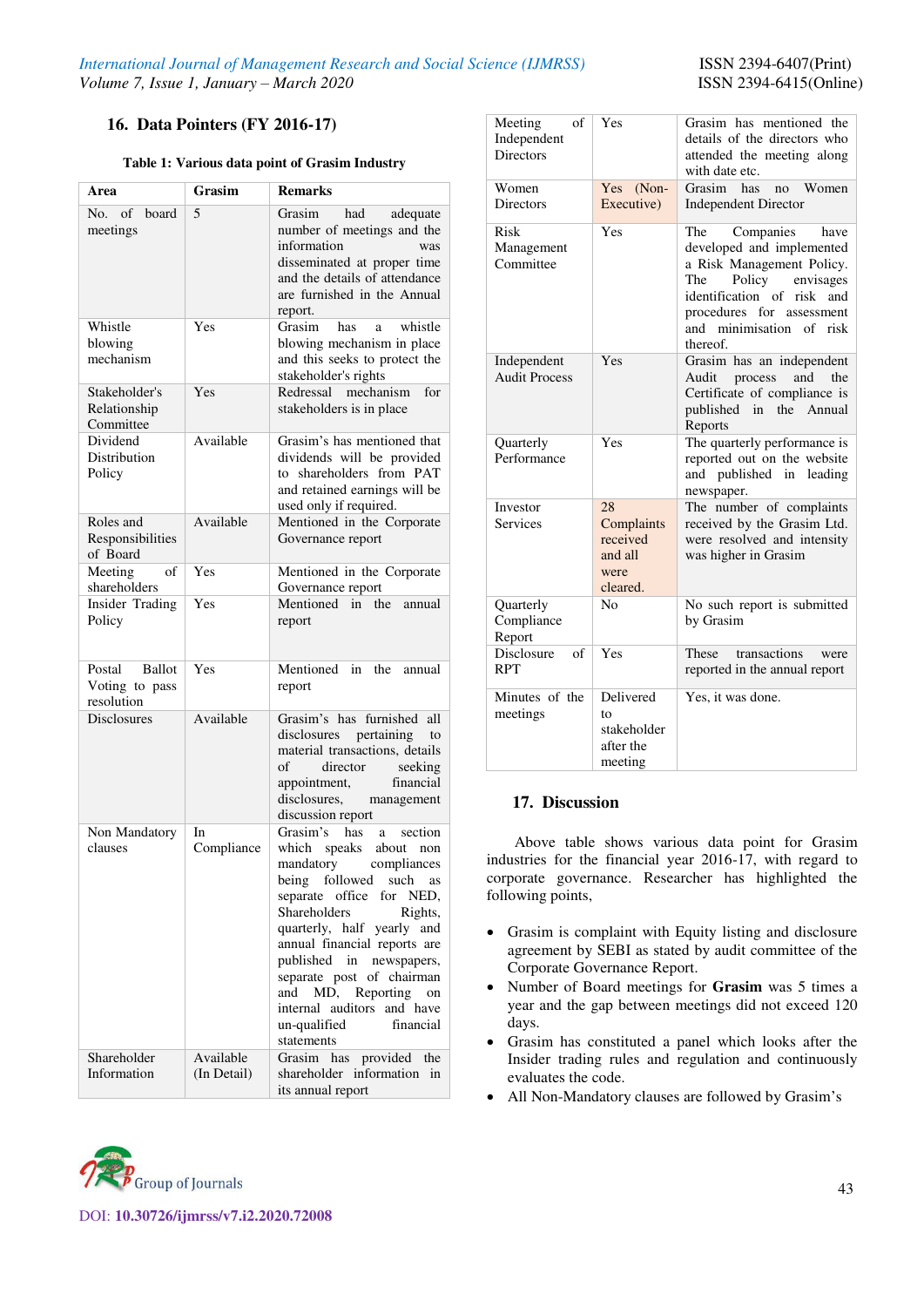There are no Independent women directors in Grasim's. They have a Non-Executive women director.

The number of complaints received against Grasim was higher and could point towards the bigger picture of shareholders and stakeholders grievance and redressal and effective management of the complaints. Grasim followed the SEBI guidelines and reported Related Third Party transactions.

 Grasim has sent minutes of the meetings to the Board of Directors as well as to the different stakeholders. The same was not the case with Grasim where there was distribution of the minutes to the stakeholders.

# **18. Grasim Industries Ltd (GRASIM IN) – Governance**

| In Millions of INR except<br>Per Share       | <b>FY 2008</b> | <b>FY 2009</b> | <b>FY</b><br>2010 | <b>FY</b><br>2011 | <b>FY</b><br>2012 | <b>FY</b><br>2013 | <b>FY</b><br>2014 | <b>FY</b><br>2015 | <b>FY</b><br>2016 | <b>FY20</b><br>17 |
|----------------------------------------------|----------------|----------------|-------------------|-------------------|-------------------|-------------------|-------------------|-------------------|-------------------|-------------------|
| <b>Governance Disclosure</b><br><b>Score</b> | 42.86          | 42.86          | 48.21             | 48.21             | 51.79             | 48.21             | 42.86             | 42.86             | 48.21             | 48.21             |
| <b>Board Structure</b>                       |                |                |                   |                   |                   |                   |                   |                   |                   |                   |
| Size of the Board                            | 9.00           | 10.00          | 11.00             | 12.00             | 12.00             | 12.00             | 12.00             | 12.00             | 12.00             | 12.00             |
| Unitary or Two Tier Board<br>System          | 1.00           | 1.00           | 1.00              | 1.00              | 1.00              | 1.00              | 1.00              | 1.00              | 1.00              | 1.00              |
| # Employee Representatives<br>on Board       | 0.00           | 0.00           | $0.00\,$          | 0.00              | 0.00              | 0.00              | $0.00\,$          | 0.00              | 0.00              | 0.00              |
| <b>Classified Board System</b>               | Yes            | Yes            | Yes               | Yes               | Yes               | Yes               | Yes               | Yes               | Yes               | Yes               |
| <b>Board Independence</b>                    |                |                |                   |                   |                   |                   |                   |                   |                   |                   |
| # Non Exec Dir on Board                      | 7.00           | 9.00           | 9.00              | 10.00             | 10.00             | 10.00             | 10.00             | 10.00             | 10.00             | 10.00             |
| % Non Exec Dir on Board                      | 77.78          | 90.00          | 81.82             | 83.33             | 83.33             | 83.33             | 83.33             | 83.33             | 83.33             | 83.33             |
| # Independent Directors                      | 5.00           | 6.00           | 6.00              | 6.00              | 6.00              | 6.00              | 6.00              | 6.00              | 6.00              | 6.00              |
| % Independent Directors                      | 55.56          | 60.00          | 54.55             | 50.00             | 50.00             | 50.00             | 50.00             | 50.00             | 50.00             | 50.00             |
| <b>CEO</b> Duality                           | N <sub>o</sub> | $\rm No$       | $\rm No$          | No                | No                | No                | N <sub>o</sub>    | No                | No                | No                |
| <b>Independent Chairperson</b>               | N <sub>o</sub> | $\rm No$       | $\rm No$          | $\rm No$          | No                | $\rm No$          | N <sub>o</sub>    | $\rm No$          | $\rm No$          | No                |
| <b>Independent Lead Director</b>             | N <sub>o</sub> | No             | N <sub>o</sub>    | No                | No                | No                | N <sub>o</sub>    | N <sub>o</sub>    | N <sub>o</sub>    | N <sub>o</sub>    |
| <b>Presiding Director</b>                    | N <sub>o</sub> | No             | No                | No                | No                | No                | N <sub>o</sub>    | No                | No                | No                |
| Former CEO or its<br>Equivalent on Board     | N <sub>0</sub> | No             | No                | Yes               | Yes               | Yes               | Yes               | Yes               | Yes               | No                |
| <b>Board &amp; Exec Diversity</b>            |                |                |                   |                   |                   |                   |                   |                   |                   |                   |
| # Women on Board                             | 1.00           | 1.00           | 1.00              | 1.00              | 1.00              | 1.00              | 1.00              | 1.00              | 1.00              | 1.00              |
| % Women on Board                             | 11.11          | 10.00          | 9.09              | 8.33              | 8.33              | 8.33              | 8.33              | 8.33              | 8.33              | 8.33              |
| <b>Female Chief Executive</b>                |                |                |                   |                   |                   |                   |                   |                   |                   |                   |
| Officer or Equivalent                        | N <sub>o</sub> | No             | No                | No                | No                | No                | No                | No                | No                | N <sub>o</sub>    |
| Female Chairperson or<br>Equivalent          | No             | No             | No                | No                | No                | No                | No                | No                | No                | No                |
| # Executives / Company                       |                |                |                   |                   |                   |                   |                   |                   |                   |                   |
| <b>Mgrs</b>                                  | 21.00          | 22.00          | 16.00             | 18.00             | 21.00             | 22.00             | 22.00             | 22.00             | 25.00             | 29.00             |
| CEO or Equivalent<br>Appointed from Within   | Yes            | Yes            | Yes               | Yes               | Yes               | Yes               | Yes               | Yes               | Yes               | No                |
| # Female Executives                          | 0.00           | 0.00           | 0.00              | 0.00              | 0.00              | 0.00              | 0.00              | 0.00              | 0.00              | 2.00              |
| % Female Executives                          | 0.00           | 0.00           | $0.00\,$          | 0.00              | 0.00              | 0.00              | 0.00              | 0.00              | 0.00              | 6.90              |
| Age of the Youngest<br>Director              | 41.00          | 42.00          | 43.00             | 44.00             | 45.00             |                   |                   |                   |                   |                   |
| Age of the Oldest Director                   | 83.00          | 84.00          | 85.00             | 79.00             | 80.00             |                   |                   |                   |                   |                   |
| Board of Directors Age<br>Range              | 42.00          | 42.00          | 42.00             | 35.00             | 35.00             |                   |                   |                   |                   |                   |

#### **Table 2: Data on governance**

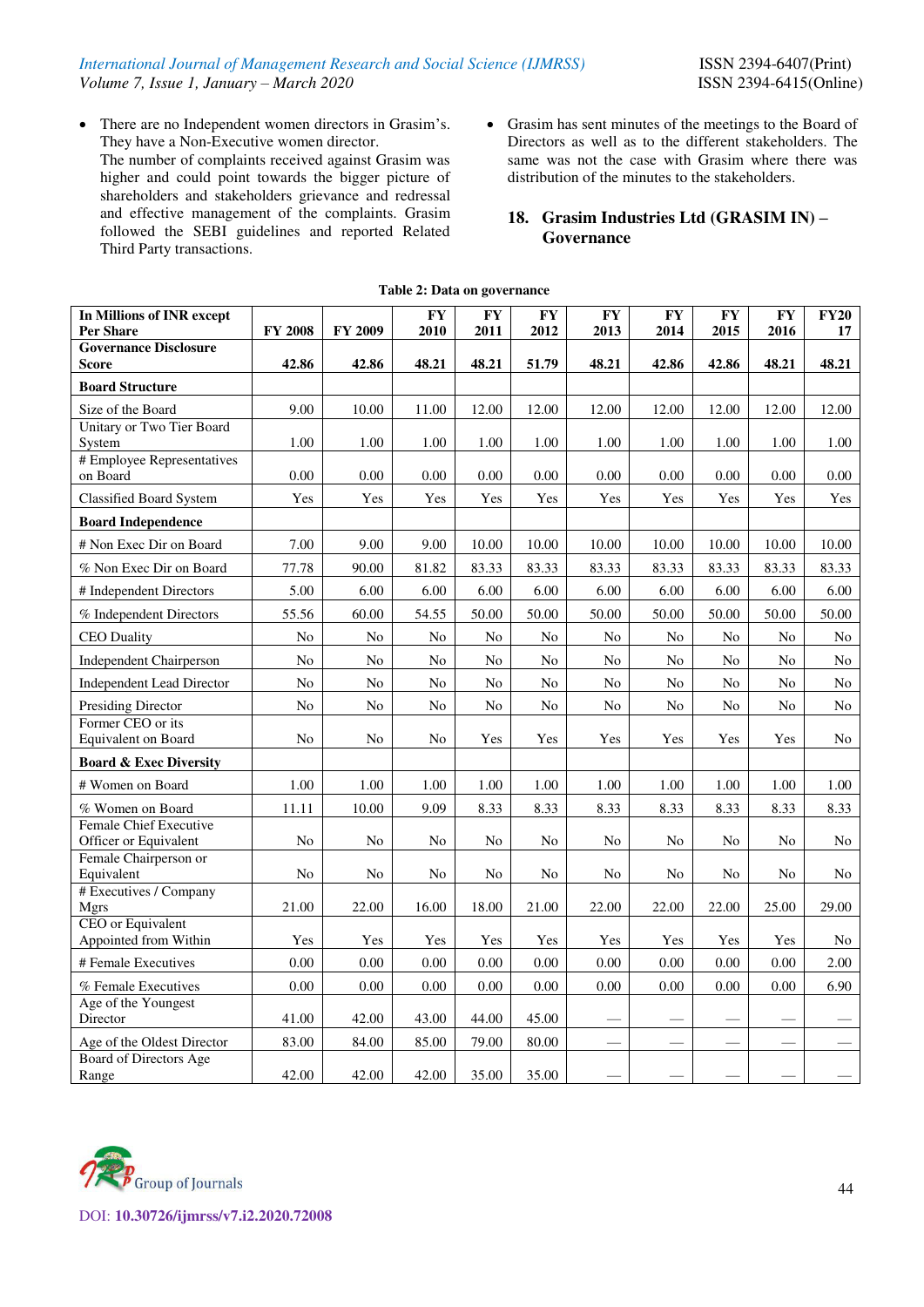# *International Journal of Management Research and Social Science (IJMRSS)* **ISSN 2394-6407(Print)** *Volume 7, Issue 1, January – March 2020* **ISSN 2394-6415(Online)** *Volume 7, Issue 1, January – March 2020*

| Board Average Age                                              | 64.89                    | 65.00    | 64.91  | 62.83  | 63.83  |          |        |        |        |        |
|----------------------------------------------------------------|--------------------------|----------|--------|--------|--------|----------|--------|--------|--------|--------|
| <b>Board Duration in Years</b>                                 |                          |          | 3.00   | 3.00   | 3.00   | 3.00     |        |        |        |        |
| <b>Board Committees</b>                                        |                          |          |        |        |        |          |        |        |        |        |
|                                                                |                          |          |        |        |        |          |        |        |        |        |
| # Board Meetings<br><b>Board Meeting</b>                       | 5.00                     | 5.00     | 5.00   | 4.00   | 6.00   | 5.00     | 4.00   | 5.00   | 6.00   | 5.00   |
| Attendance %                                                   | 86.67                    | 85.11    | 73.58  | 86.36  | 80.55  | 83.33    | 83.33  | 84.62  | 81.94  | 84.61  |
| <b>Independent Directors Board</b>                             |                          |          |        |        |        |          |        |        |        |        |
| Meeting Attendance %                                           | 84.00                    | 83.33    | 63.33  | 85.00  | 75.00  | 80.00    | 87.50  | 83.33  | 86.11  | 84.37  |
| # Dir Attending Less than                                      |                          |          |        |        |        |          |        |        |        |        |
| 75% of Mtgs                                                    | 2.00                     | 2.00     | 6.00   | 2.00   | 5.00   | 2.00     | 1.00   | 3.00   | 2.00   | 3.00   |
| <b>Audit Committee</b>                                         |                          |          |        |        |        |          |        |        |        |        |
| Size of Audit Committee                                        | 3.00                     | 3.00     | 3.00   | 3.00   | 3.00   | 3.00     | 3.00   | 3.00   | 4.00   | 3.00   |
| # Independent Dir on Audit                                     |                          |          |        |        |        |          |        |        |        |        |
| Cmte<br>% Independent Dir on Audit                             | 3.00                     | 3.00     | 3.00   | 3.00   | 3.00   | 3.00     | 3.00   | 3.00   | 4.00   | 3.00   |
| Cmte                                                           | 100.00                   | 100.00   | 100.00 | 100.00 | 100.00 | 100.00   | 100.00 | 100.00 | 100.00 | 100.00 |
| <b>Independent Audit</b>                                       |                          |          |        |        |        |          |        |        |        |        |
| Committee Chairperson                                          | Yes                      | Yes      | Yes    | Yes    | Yes    | Yes      | Yes    | Yes    | Yes    | Yes    |
| # Non Exec Dir on Audit<br>Cmte                                | 3.00                     |          |        | 3.00   | 3.00   |          |        |        | 4.00   |        |
|                                                                |                          | 3.00     | 3.00   |        |        | 3.00     | 3.00   | 3.00   |        | 3.00   |
| <b>Audit Committee Meetings</b>                                | 6.00                     | 6.00     | 7.00   | 7.00   | 6.00   | 7.00     | 8.00   | 6.00   | 8.00   | 6.00   |
| <b>Audit Committee Meeting</b><br><b>Attendance Percentage</b> | 94.44                    | 94.44    | 80.95  | 95.24  | 100.00 | 100.00   | 95.83  | 100.00 | 100.00 | 90.00  |
|                                                                |                          |          |        |        |        |          |        |        |        |        |
| <b>Compensation Committee</b><br>Size of Compensation          |                          |          |        |        |        |          |        |        |        |        |
| Committee                                                      | 0.00                     | 0.00     | 0.00   | 0.00   | 0.00   | 0.00     | 3.00   | 3.00   | 3.00   | 3.00   |
| # Independent Dir on Comp                                      |                          |          |        |        |        |          |        |        |        |        |
| Cmte                                                           |                          |          |        |        |        |          | 2.00   | 2.00   | 2.00   | 2.00   |
| % Independent Dir on Comp                                      |                          |          |        |        |        |          |        |        |        |        |
| Cmte<br><b>Independent Compensation</b>                        |                          |          |        |        |        |          | 66.67  | 66.67  | 66.67  | 66.67  |
| Committee Chairperson                                          | n/a                      | n/a      | n/a    | n/a    | n/a    | n/a      | n/a    | n/a    | Yes    | Yes    |
| # Non Exec Dir on Comp                                         |                          |          |        |        |        |          |        |        |        |        |
| Cmte                                                           |                          |          |        |        |        |          | 3.00   | 3.00   | 3.00   | 3.00   |
| # Comp Committee<br>Meetings                                   |                          |          |        |        |        |          |        | 2.00   | 3.00   | 3.00   |
| <b>Compensation Committee</b>                                  |                          |          |        |        |        |          |        |        |        |        |
| Meeting Attendance %                                           |                          |          |        |        |        |          |        | 83.33  | 88.88  | 77.78  |
| <b>Outside Compensation</b>                                    |                          |          |        |        |        |          |        |        |        |        |
| Advisors Appointed                                             | $\rm No$                 | $\rm No$ | No     | No     | No     | $\rm No$ | No     | No     | No     | No     |
| <b>Nomination Committee</b>                                    |                          |          |        |        |        |          |        |        |        |        |
| <b>Size of Nomination</b>                                      |                          |          |        |        |        |          |        |        |        |        |
| Committee<br># Independent Dir on Nom                          |                          |          |        |        |        | $0.00\,$ | 3.00   | 3.00   | 3.00   | 3.00   |
| Cmte                                                           |                          |          |        |        |        |          | 2.00   | 2.00   | 2.00   | 2.00   |
| % of Ind Directors on                                          |                          |          |        |        |        |          |        |        |        |        |
| Nomination Committee                                           |                          |          |        |        |        |          | 66.67  | 66.67  | 66.67  | 66.67  |
| <b>Independent Nomination</b>                                  |                          |          |        |        |        |          |        |        |        |        |
| Committee Chairperson<br># Non Exec Dir on Nom                 | n/a                      | n/a      | n/a    | n/a    | n/a    | n/a      | n/a    | n/a    | Yes    | Yes    |
| Cmte                                                           |                          |          |        |        |        |          | 3.00   | 3.00   | 3.00   | 3.00   |
| # Nom Cmte Meetings                                            | $\overline{\phantom{0}}$ |          |        | $\sim$ |        |          |        | 2.00   | 3.00   | 3.00   |
| Nomination Committee                                           |                          |          |        |        |        |          |        |        |        |        |
| Meeting Attendance                                             |                          |          |        |        |        |          |        |        |        |        |
| Percentage                                                     |                          |          |        |        |        |          |        | 83.33  | 88.88  | 77.78  |
| CSR/Sustainability                                             |                          |          |        |        |        |          |        |        |        |        |
| Committee                                                      | $\rm No$                 | $\rm No$ | No     | No     | No     | Yes      | Yes    | Yes    | Yes    | Yes    |



DOI: **10.30726/ijmrss/v7.i2.2020.72008**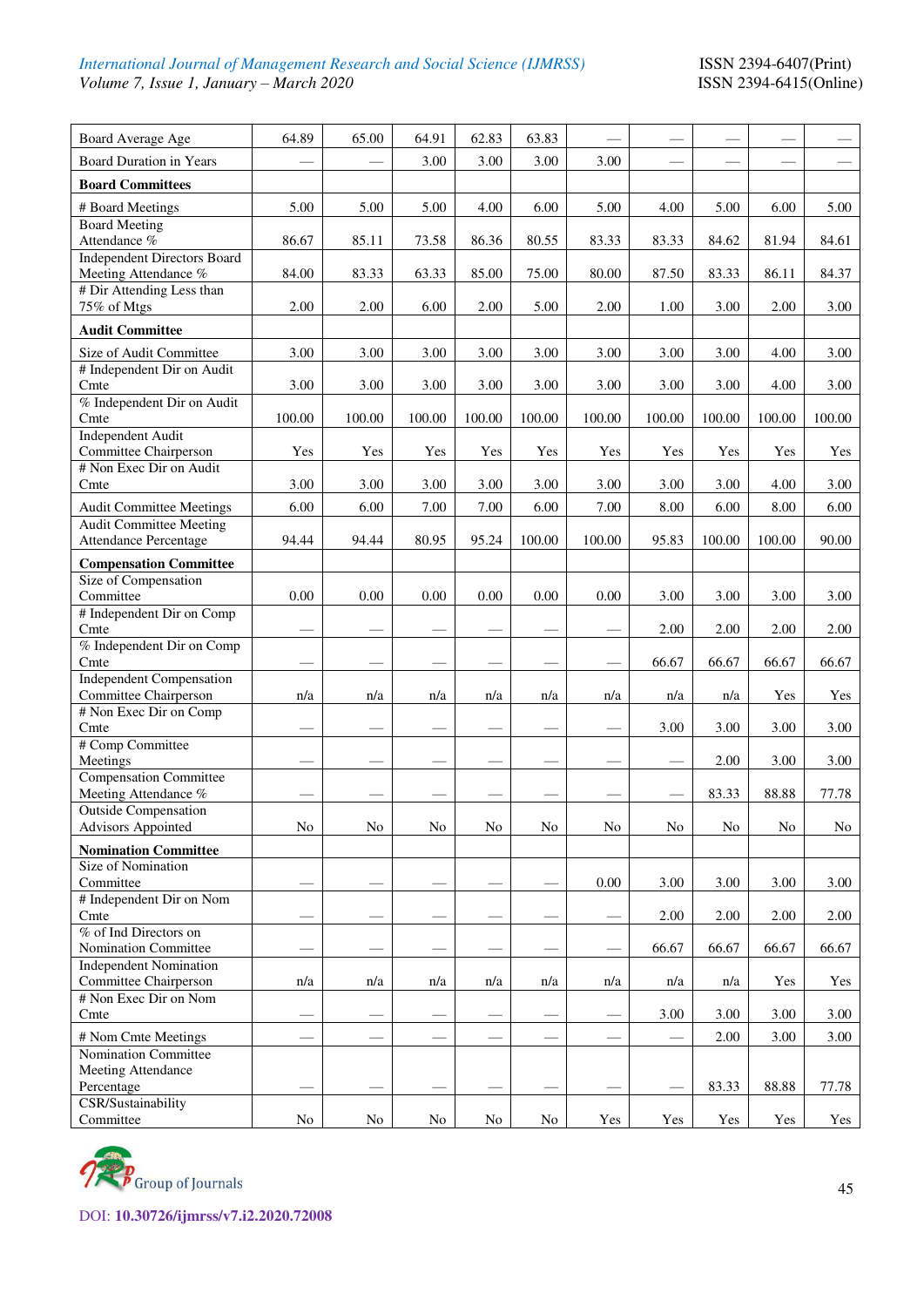#### *International Journal of Management Research and Social Science (IJMRSS)* ISSN 2394-6407(Print) *Volume 7, Issue 1, January – March 2020* ISSN 2394-6415(Online)

| <b>Board &amp; Exec Activities</b> |     |                |                |                |                |                |                |                |                 |                |
|------------------------------------|-----|----------------|----------------|----------------|----------------|----------------|----------------|----------------|-----------------|----------------|
| Non-Executive Director with        |     |                |                |                |                |                |                |                |                 |                |
| Responsibility for CSR             | No  | N <sub>o</sub> | No             | No             | No             | No             | No             | No             | No              | No             |
| <b>Executive Director with</b>     |     |                |                |                |                |                |                |                |                 |                |
| Responsibility for CSR             | No  | N <sub>o</sub> | No             | No.            | N <sub>o</sub> | N <sub>0</sub> | N <sub>o</sub> | No             | N <sub>o</sub>  | N <sub>0</sub> |
| <b>Executive Compensation</b>      |     |                |                |                |                |                |                |                |                 |                |
| Linked to ESG                      | No  | N <sub>o</sub> | N <sub>o</sub> | No             | No             | No             | No             | No             | No              | No             |
| <b>ESG Linked Compensation</b>     |     |                |                |                |                |                |                |                |                 |                |
| for Board                          | No  | N <sub>o</sub> | N <sub>o</sub> | N <sub>o</sub> | N <sub>o</sub> | N <sub>o</sub> | N <sub>o</sub> | N <sub>o</sub> | N <sub>o</sub>  | N <sub>o</sub> |
| Clawback Provision for             |     |                |                |                |                |                |                |                |                 |                |
| <b>Executive Compensation</b>      | No  | N <sub>o</sub> | No             | No             | No             | No             | No             | No             | No              | No             |
| Chg of Ctrl Benefits/Golden        |     |                |                |                |                |                |                |                |                 |                |
| Parachute Agreements               | No  | N <sub>o</sub> | No             | N <sub>o</sub> | N <sub>o</sub> | N <sub>o</sub> | N <sub>o</sub> | No             | N <sub>o</sub>  | No.            |
| <b>Shareholder Rights</b>          |     |                |                |                |                |                |                |                |                 |                |
| Dual Class Unequal Voting          |     |                |                |                |                |                |                |                |                 |                |
| <b>Rights - Common Shares</b>      | No  | No             | N <sub>o</sub> | No             | No             | No             | No             | No             | N <sub>o</sub>  | No             |
| <b>AGM Voting Results</b>          |     |                |                |                |                |                |                |                |                 |                |
| <b>Auditor Ratification</b>        | n/a | n/a            | n/a            | n/a            | n/a            | n/a            | n/a            | n/a            | Yes             | Yes            |
|                                    |     |                |                |                |                |                |                |                | 5,40.5          | 45,43,         |
| <b>Auditor Ratification Number</b> |     |                |                |                |                |                |                |                | 0,000.          | 75,008         |
| of Votes - FOR                     |     |                |                |                |                |                |                |                | 00 <sup>0</sup> | .00.           |
| <b>Auditor Ratification Number</b> |     |                |                |                |                |                |                |                | 2,19,1          | 1,59,6         |
| of Votes - AGAINST                 |     |                |                |                |                |                |                |                | 67.00           | 44.00          |

#### **19. Data Analysis**

The data pertaining to governance of Grasim industries has been procured from Bloomberg. This shows data for last 10 years related to board governance and disclosure in Grasim. First and foremost important factor is governance disclosure score which has been more or less same in these 10 years. It was 42.86 in FY 2008 and it was reported to be 48.21 in FY 2017. It was highest as 51.79 in FY 2012.

Size of the board has increased from 11 to 12 from FY 2010 to 2011 and it has been maintained at the same level since then. Presence of non-executive director has been increased on the board from FY 2011 to make it at 83.33%. Independent directors have also increased to 6 in the year 2009 and since the number of independent directors is 6 making it as 50% of the directors of Grasim are independent. CEO duality is also missing which is welcome news for the shareholders of the company.

There has been a woman as the director and there is no change in the number since FY 2008. There has been drop in the women director in terms of percentage as in FY 2008 total board size was 9, so women director stood at 11% while in FY 2017 the board size increased to 12 causing a decrease in the percentage of women director from 11% to 8%.The appointment of CEO or equivalent is from the within.

The number of board meetings is varying from 4, 5 and 6 in these 10 years period of study. The attendance of



DOI: **10.30726/ijmrss/v7.i2.2020.72008**

the board director, and independent directors has been more than 80% barring a FY 2010. Size of the audit committee is of 3 members while in the year 2016 there were 4 members. The number of independent director on the board has been 100% which means that the audit is being done by independent directors.

Compensations committee and nomination committee of Grasim was formed only in the year 2014 with 3 members forming the compensation committee. There have been 67% of directors as independent directors on the compensation and nomination committee of the Grasim Industries. The report also shows that the non-executive director of the co has not been overall responsibility of CSR.

|  | Table 3. Compliance of Grasim Industries |  |  |
|--|------------------------------------------|--|--|
|--|------------------------------------------|--|--|

| S. No | <b>Listing Obligations</b><br>and | Compliance    |
|-------|-----------------------------------|---------------|
|       | disclosure Requirement            | <b>Status</b> |
|       | Applicability                     | Complied      |
|       | Shareholder's Right               | Complied      |
| 3.    | Disclosures & Transparency        | Complied      |
|       | Responsibility of the Board       | Complied      |

After Studying the Annual Report, it is evident that GRASIM is following the Corporate Governance of SEBI. As provided under Securities and Exchange Board of India (Listing Obligations and Disclosure Requirements) Regulations, 2015, the Board of Directors and therefore the Senior force have affirmed compliance with the Code of Conduct of the Board of Directors and Senior Management for the year ended 31st March 2017.